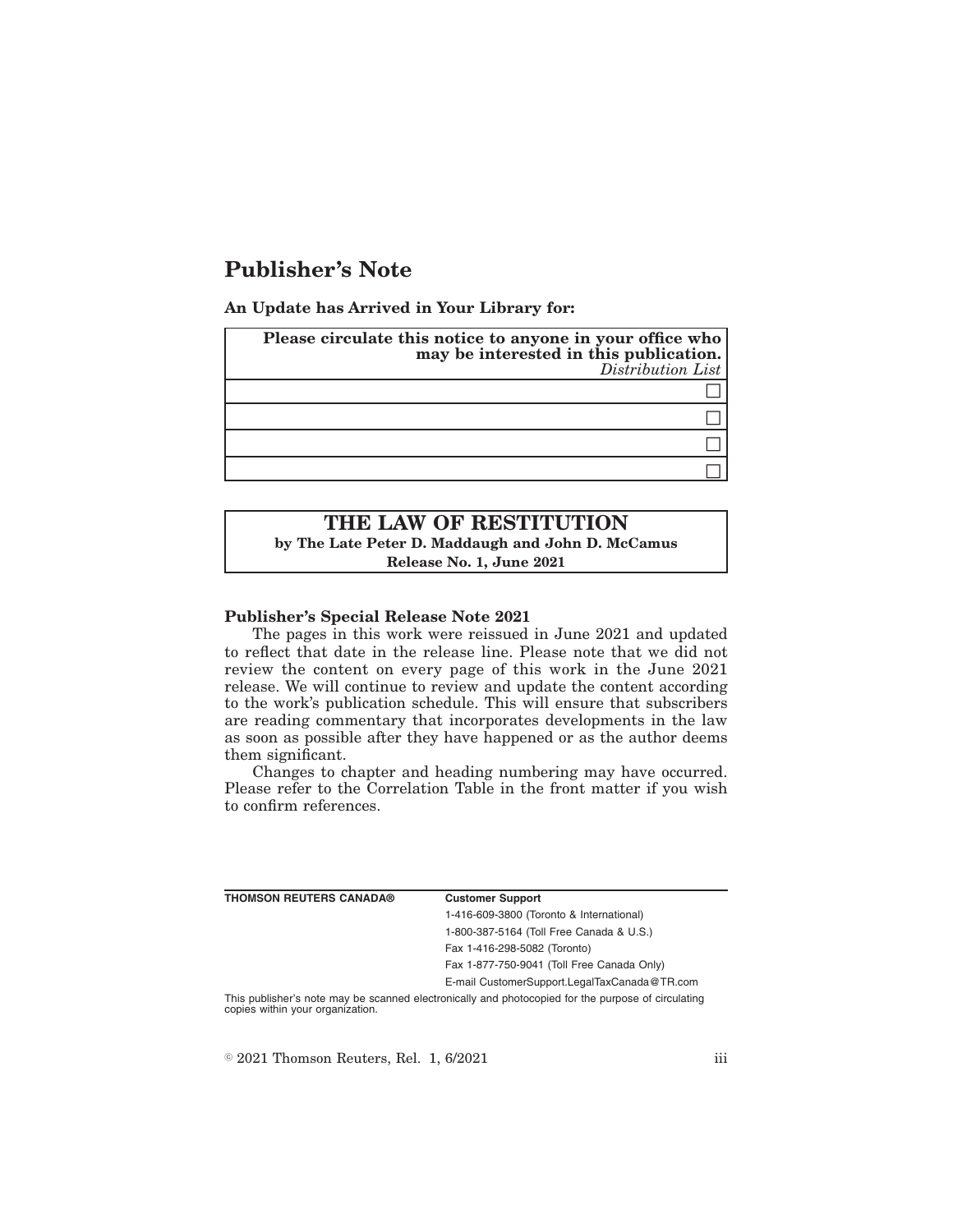#### **New Publication on Restitution from Thomson Reuters**

Thomson Reuters has recently published a concise introduction to the law of restitution by Professor John D. McCamus. The volume, titled An Introduction to the Canadian Law of Restitution and Unjust Enrichment, was published in 2020. Sparing in its citation of authority, this volume provides a concise overview of the subject for members of the profession who have not studied the subject in depth. The aim of the volume, as noted on the Preface, is "to provide a concise and accessible account of the Canadian law of restitution that can be consumed by a professional reader in a few evenings and constitute, hopefully, a satisfactory introduction to the subject — its scope, structure, liability rules, remedies and defences — that will equip a reader, previously untutored in the subject, to recognize a restitution issue when it arises and seek an appropriate solution." The volume explains the various possible roles to be played by the unjust principle and explicates the various possible meanings of the central concepts of "restitution" and "unjust enrichment." Uncertainty concerning the meaning of these core concepts has created much confusion and has made the subject unnecessarily difficult for the reader who is unfamiliar with these terminological disputes. The author attempts to dispel the confusions that may arise as a result of these definitional issues. Each of the areas of substantive liability traditionally considered to be restitutionary in nature — benefits conferred by mistake, under duress and compulsion of various kinds, through performance of contracts unenforceable at law or in equity, in necessitous circumstances and upon the dissolution of relationships of cohabitation — are briefly explained. As well, an account is provided of the restitutionary recovery of profits of wrongful conduct such as breach of fiduciary duty, breach of confidence, breach of contract and so-called "waiver of tort." A brief treatment is included of three-party cases in which a third party confers a benefit on the defendant which, in justice, ought to be turned over to the plaintiff. A leading illustration of this latter phenomenon is the recent decision of the Supreme Court of Canada in *Moore v. Sweet*, 2018 SCC 52, in which the plaintiff former wife of the deceased, recovered life insurance benefits paid to the defendant new spouse who had been designated, in breach of an undertaking given by the husband, as the beneficiary of the policy.

#### **What's New in this Update:**

E In *Re Citibank*, U.S. District Ct., Southern District of N.Y., August 11, 2020, an American court denied the plaintiff bank recovery of a mistaken wire transfer of approximately \$900 million to a syndicate of lenders resulting from a slip on the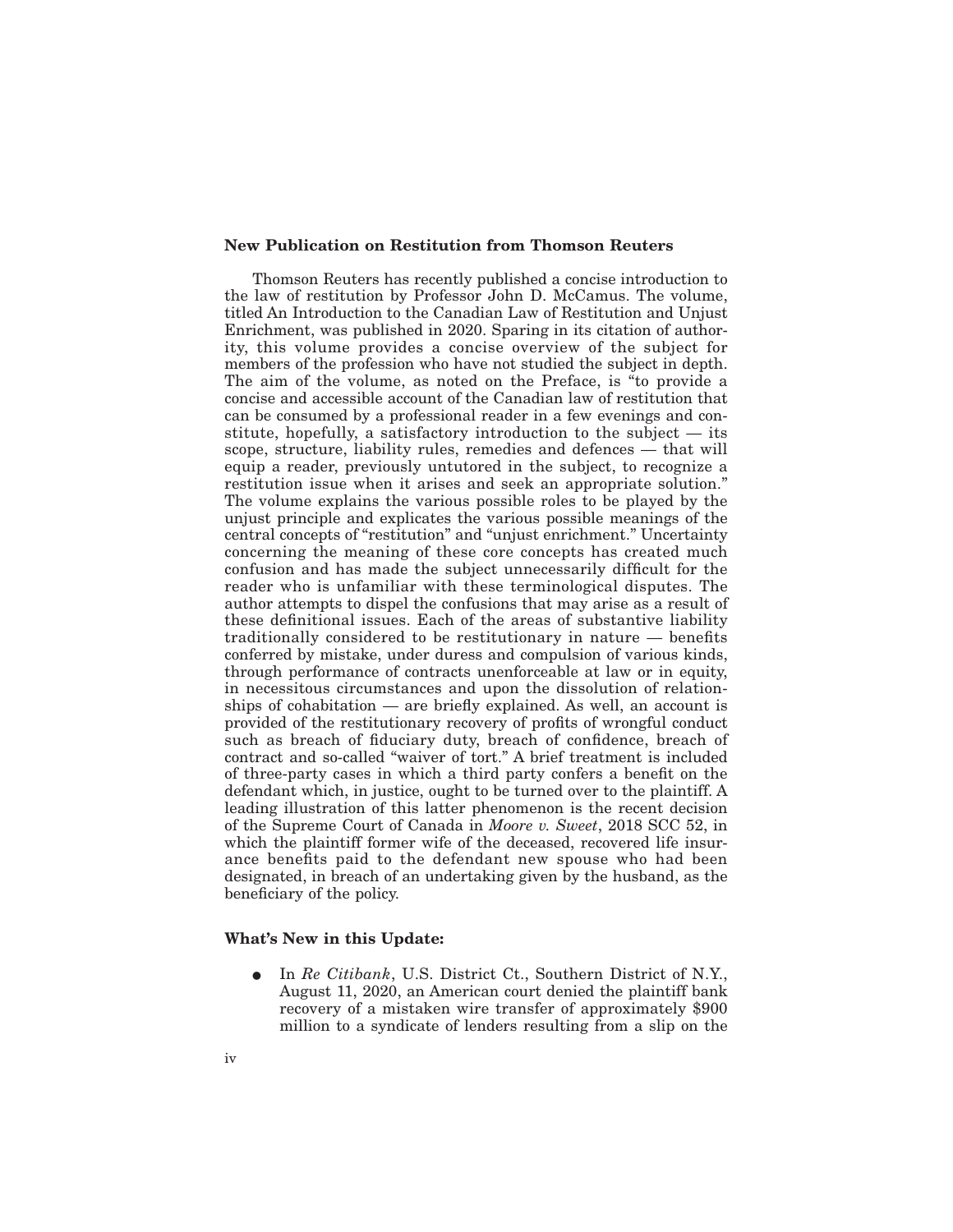part of the bank employee handling the transfer. The amount precisely corresponded to what would have been a correct prepayment of the outstanding balance of the loan with interest. The bank was acting as the administrative agent on a syndicated loan advanced to Revlon Inc. The bank notified the lenders of the error within a day or so. As a result, the lenders had not suffered a detrimental change of position on the basis of the receipt of the funds. The court applied the American "discharge for value" defence and held that the full debt had been discharged and, accordingly, the payment could not be recovered. The authors suggest that the result is unsatisfactory and should not be followed by a Canadian court. The bank would have no basis for recovering the transfer from the borrower with the result that the borrower has been very substantially unjustly enriched at the expense of the bank.

- In *CropConnect v. Bank of Montreal et al.*, 2020 MBQB 186 (Man. Q.B.) and *Bank of Montreal v. Asia Pacific International Inc.*, 2018 ONSC 4215 (Ont. S.C.J.), trial judges applied a balancing test to determine, in the context of mistaken payments, whether the mistaken payer or the payee should assume liability for the resulting loss. In each case, the payer and the payee were both innocent victims of a third-party fraudster. Neither party would have an effective remedy against the fraudster. In determining which of the two parties should accept liability for the loss, each court weighed the parties' respective blame for the loss in the sense of determining which party may be considered to have had the primary responsibility for causing the loss by failing to detect and prevent the fraud. In *Asia Pacific*, the judge determined that the plaintiff bank's carelessness was the primary cause for the loss. Accordingly, notwithstanding the payee's lack of prudence, the payer bank was precluded from recovering the mistaken payment. In *CropConnect*, the judge concluded that the payee was in the best position to discover the fraud and prevent the loss. Accordingly, the claim for the mistaken payment succeeded. Although the reasoning in these cases is unsatisfactory on various grounds, the results appear to be sound. The practical effect is to apply a balancing test quite similar to that expressed in the American jurisprudence on the change of position defence. Under American law, negligence of the payee in inducing the payment precludes the defence unless the payer is more at fault than the payee.
- E In *Li v. Li*, 2021 BCCA 39 (B.C. C.A.), the British Columbia Court of Appeal affirmed a trial decision awarding a constructive trust on real property purchased by the defendant with funds converted by the defendant from the plaintiff. The decision thus confirmed that restitutionary property relief may be available in the context of converted funds and that the

 $\degree$  2021 Thomson Reuters, Rel. 1, 6/2021 v